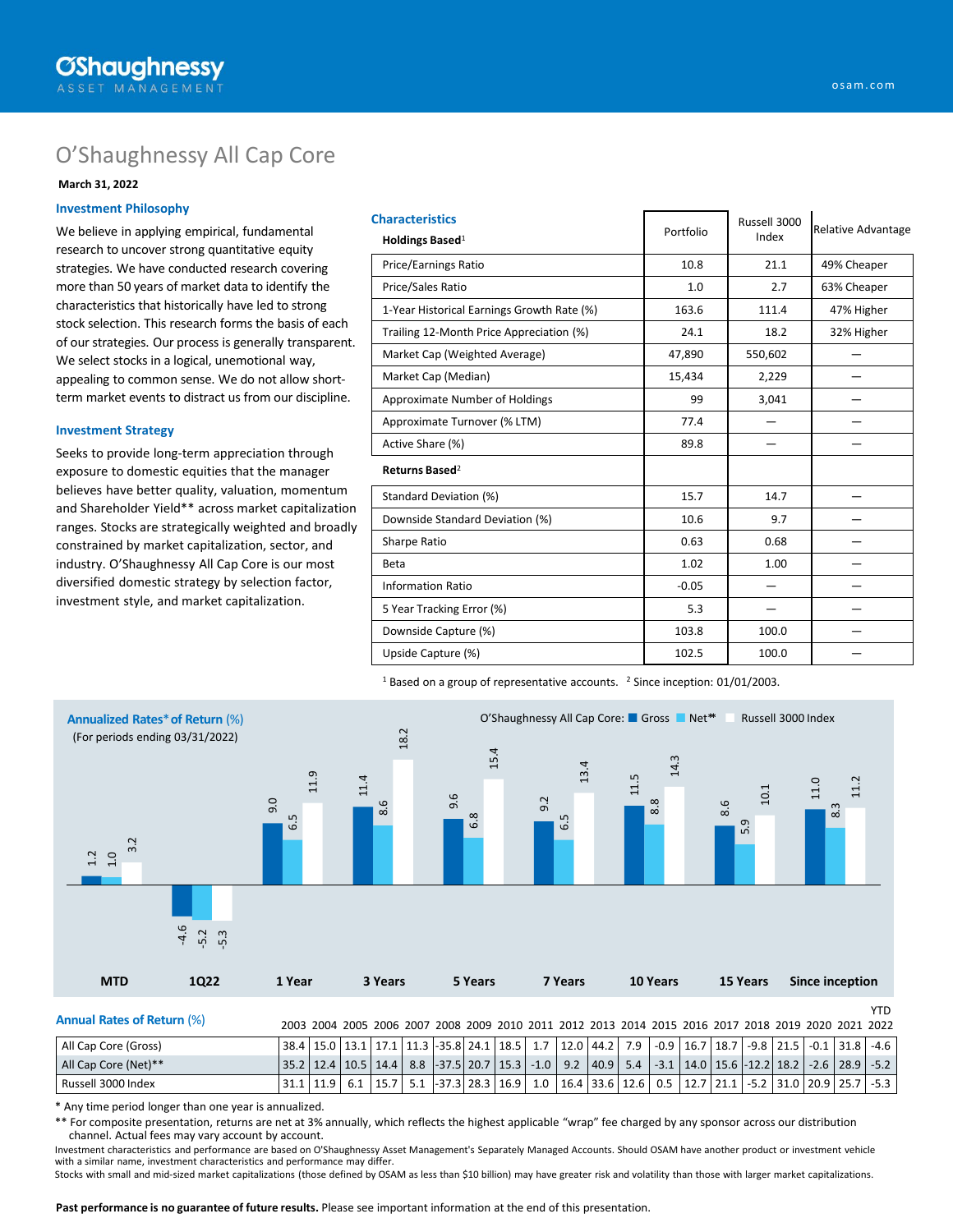# O'Shaughnessy All Cap Core

## **March 31, 2022**

#### **Base Rates** (01/01/2003 to 03/31/2022, gross of fees)

Base rates are a batting average for how often a strategy beats the Russell 3000 over certain rolling time periods.

| <b>Rolling Periods</b> | Won | Lost | <b>Base Rate</b> | Avg. Excess<br>Return |
|------------------------|-----|------|------------------|-----------------------|
| 1-Year                 | 123 | 97   | 56%              | 0.0%                  |
| 3-Years                | 112 | 84   | 57%              | $-0.4%$               |
| 5-Years                | 106 | 66   | 62%              | $-0.2%$               |
| 7-Years                | 85  | 63   | 57%              | $-0.2%$               |
| 10-Years               | 63  | 49   | 56%              | $-0.2%$               |
| 15-Years               | 25  | 27   | 48%              | $-0.2%$               |

| <b>Top 10 Holdings</b>      |       | <b>Percent of</b><br><b>Portfolio</b> | Percent of<br>Russell 3000 |
|-----------------------------|-------|---------------------------------------|----------------------------|
| HP INC                      |       | 3.1                                   | 0.1                        |
| <b>GARTNER INC</b>          |       | 2.4                                   | 0.1                        |
| <b>AMGEN INC</b>            |       | 2.4                                   | 0.3                        |
| <b>INTEL CORP</b>           |       | 2.4                                   | 0.4                        |
| <b>KROGER CO</b>            |       | 2.4                                   | 0.1                        |
| SEAGATE TECHNOLOGY HOLDINGS |       | 2.4                                   | 0.0                        |
| <b>CITIGROUP INC</b>        |       | 2.2                                   | 0.2                        |
| <b>ORACLE CORP</b>          |       | 2.0                                   | 0.3                        |
| NORTHROP GRUMMAN CORP       |       | 1.9                                   | 0.1                        |
| <b>INNOVIVA INC</b>         |       | 1.8                                   | 0.0                        |
|                             | Total | 23.0                                  | 1.6                        |



#### **About O'Shaughnessy Asset Management**

O'Shaughnessy Asset Management (OSAM) is a Stamford, Connecticut-based quantitative money management firm. We deliver a broad range of equity portfolios, from small cap to large cap and growth to value. Our clients are individual investors, institutional investors, and the high-net-worth clients of financial advisors. The firm's investment strategies are based on the research of James P. O'Shaughnessy, widely regarded as a pioneer in quantitative equity analysis. This research spans more than five decades, and Mr. O'Shaughnessy has been managing money based on its results since 1996.

For more information, please contact O'Shaughnessy Asset Management, LLC Six Suburban Avenue, Stamford, CT 06901 | 203.975.3333 | osam.com

The O'Shaughnessy All Cap Core strategy is also known as Diversified Moderate Equity in some channels. Numbers may not add up due to rounding.

It should not be assumed that your account holdings correspond directly to any comparative indices. Individual accounts may experience greater dispersion than the composite level dispersion (which is an asset weighted standard deviation of the accounts in the composite for the full measurement period). This is due a variety of factors, including but not limited to, the fresh start investment approach that OSAM employs and the fact that each account has its own customized re-balance frequency. Over time, dispersion should stabilize and track more closely to the composite level dispersion. Gross of fee performance computations are reflected prior to OSAM's investment advisory fee (as described in OSAM's written disclosure statement), the application of which will have the effect of decreasing the composite performance results (for example: an advisory fee of 1% compounded over a 10 year period would reduce a 10% return to an 8.9% annual return). Portfolios are managed to a target weight of 3% cash. Account information has been compiled by OSAM derived from information provided by the portfolio account systems maintained by the account custodian(s), and has not been independently verified. In calculating historical asset class performance, OSAM has relied upon information provided by the account custodian or other sources which OSAM believes to be reliable. OSAM maintains information supporting the performance results in accordance with regulatory requirements. Please remember that different types of investments involve varying degrees of risk, that past performance is no guarantee of future results, and there can be no assurance that any specific investment or investment strategy (including the investments purchased and/or investment strategies devised and/or implemented by OSAM) will be either suitable or profitable for a prospective client's portfolio. OSAM is a registered investment adviser with the SEC and a copy of our current written disclosure statement discussing our advisory services and fees continues to remain available for your review upon request.